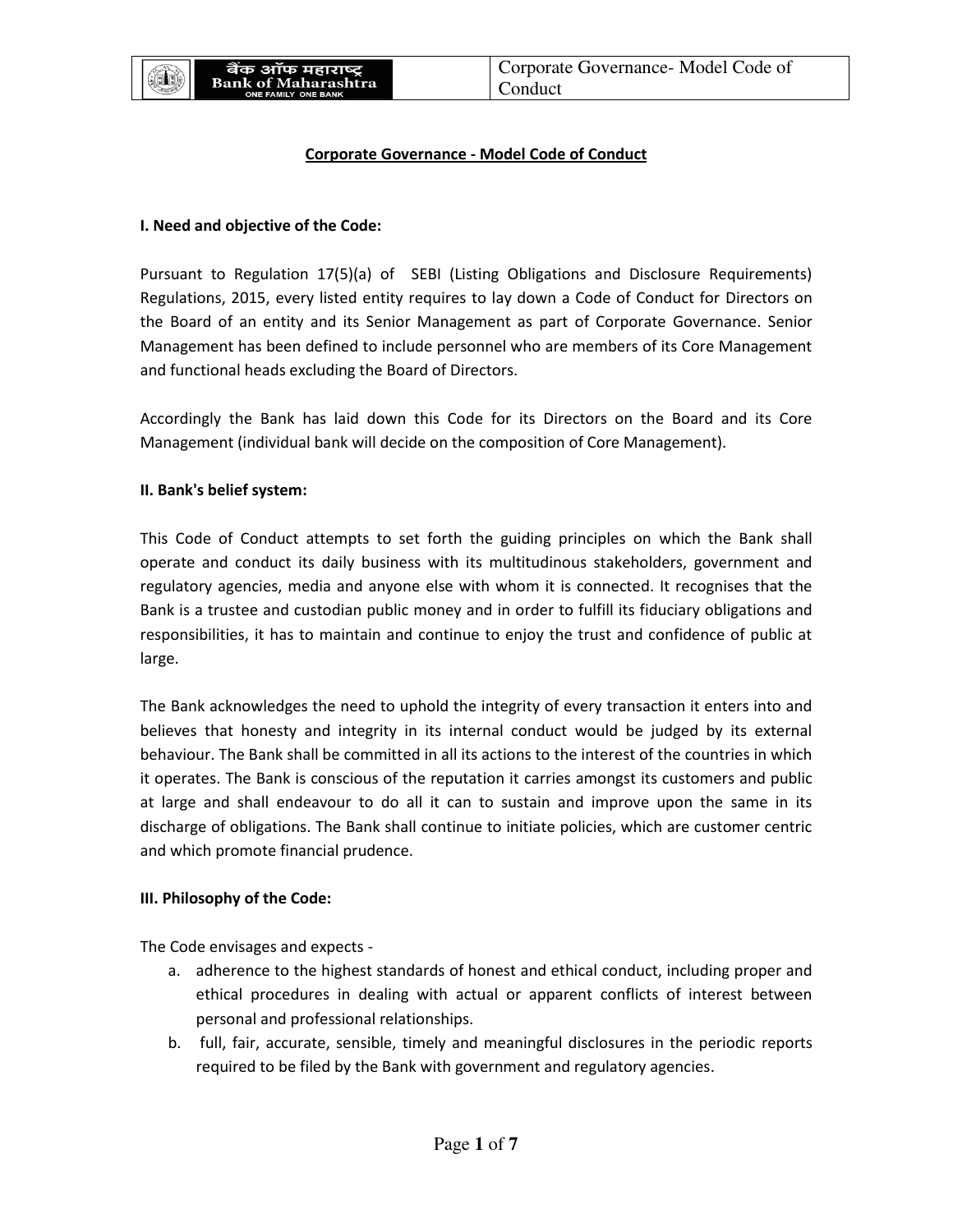

- c. compliance with applicable laws, rules and regulations.
- d. to address misuse or misapplication of the Bank's assets and resources.
- e. the highest level of confidentiality and fair dealing within and outside the Bank.

# **A. General Standards of conduct:**

The Bank expects all Directors and members of the Core Management to exercise good judgement to ensure the interests, safety and welfare of customers, employees and other stakeholders and to maintain a co-operative, efficient, positive, harmonious and productive work environment and business organisation. The Directors and members of the Core Management while discharging duties of their office must act honestly and with due diligence. They are expected to act with that amount of utmost care and prudence which an ordinary person is expected to take in his / her own business. These standards need to be applied while working in the premises of the Bank at off-site locations where the business is being conducted whether in India or abroad at Bank sponsored business and social events or at any other place where they act as representatives of the Bank.

# **B. Conflict of Interest - Related parties:**

A "conflict of interest" occurs when personal interest of any member of the Board of Directors and of the Core Management interferes or appears to interfere in any way with the interests of the Bank. Every member of the Board of Directors and Core Management has a responsibility to the Bank its stakeholders and to each other. Although this duty does not prevent them from engaging in personal transactions and investments, it does demand that they avoid situations where a conflict of interest might occur or appear to occur. They are expected to perform their duties in a way that they do not conflict with the Bank's interest such as-

- **Employment / Outside employment**  The members of the Core management are expected to devote their total attention to the business interests of the Bank. They are prohibited from engaging in any activity that interferes with their performance or responsibilities to the Bank or otherwise is in conflict with or prejudicial to the Bank.
- **Business interests**  If any member of the Board of Directors and Core Management considers investing in securities issued by the Bank's customer, supplier or competitor, they should ensure that these investments do not compromise their responsibilities to the Bank. Many factors including the size and nature of investments; their ability to influence Bank's decisions; their access to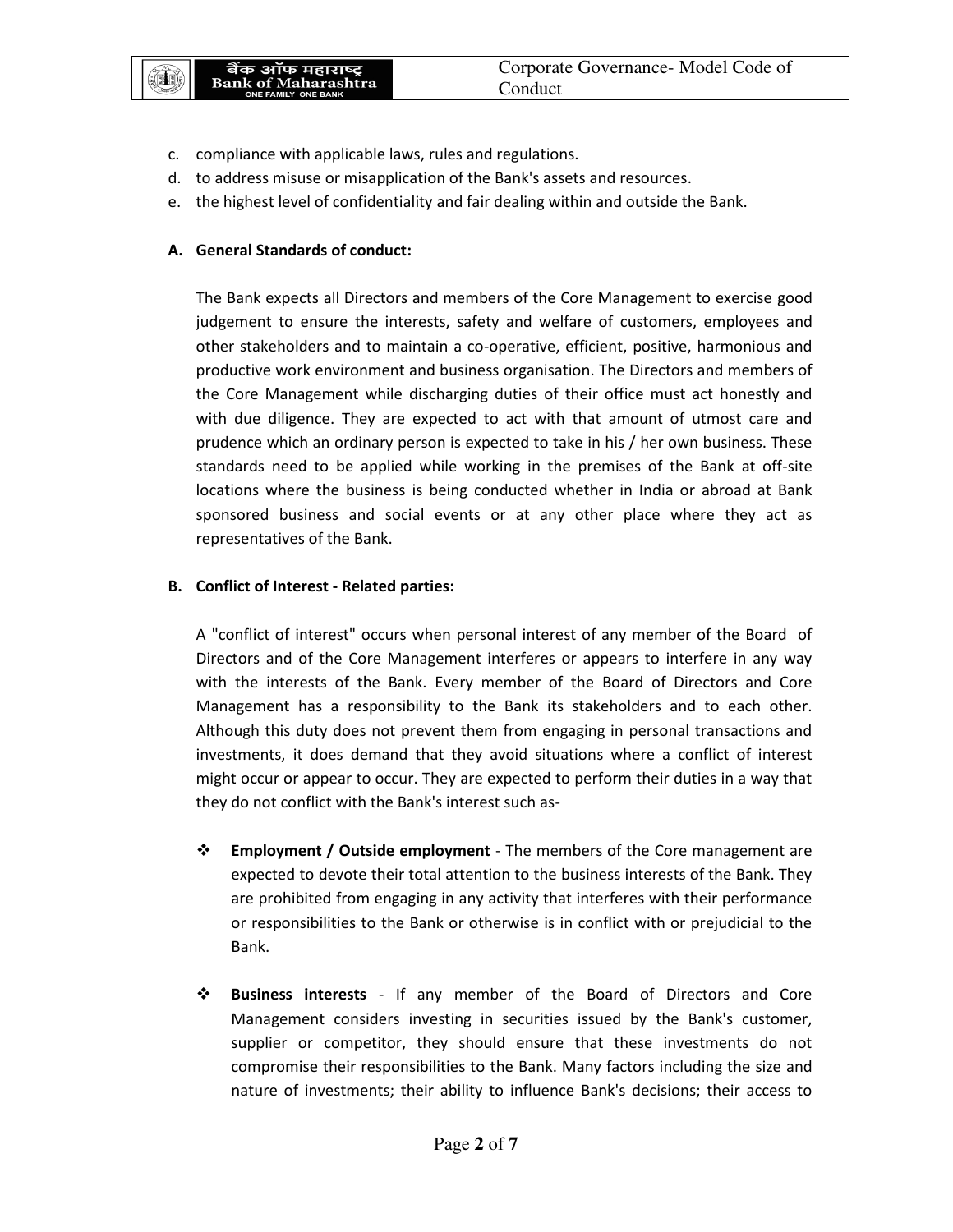(II)

confidential information of the Bank or of the other entity and the nature of relationship between the Bank and the customer, supplier or competitor should be considered in determining whether a conflict exists. Additionally, they should disclose to the Bank any interest that they have which may conflict with the business of the Bank.

- **Related parties**  As a general rule, the Directors and members of the Core Management should avoid conducting Bank's business with a relative or any other person or any firm, company, association in which the relative or other person is associated in any significant role. Relatives shall include:
- Spouse
- Father (including step-mother)
- Mother (including step-mother)
- Son (including step-son)
- Son's wife
- Daughter ( including step-daughter)
- Daughter's husband
- Brother (including step-brother)
- Sister (including step-sister)
- $\div$  If such a related party transaction is unavoidable, they must fully disclose the nature of the related party transaction to the appropriate authority. Any dealings with a related party must be concluded in such a way that no preferential treatment is given to that party.
- $\cdot \cdot$  In the case of any other transaction or situation giving rise to conflicts of interests, the appropriate authority should after due deliberations decide on its impact.

# **C. Applicable Laws:**

The Directors of the Bank and Core Management must comply with applicable laws, regulations, rules and regulatory orders. They should report any inadvertent noncompliance, if detected subsequently, to the concerned authorities.

# **D. Disclosure Standards:**

The Bank shall make full, fair, accurate, timely and meaningful disclosures in the periodic reports required to be filed with Government and Regulatory agencies. The members of the Core management of the Bank shall initiate all actions deemed necessary for proper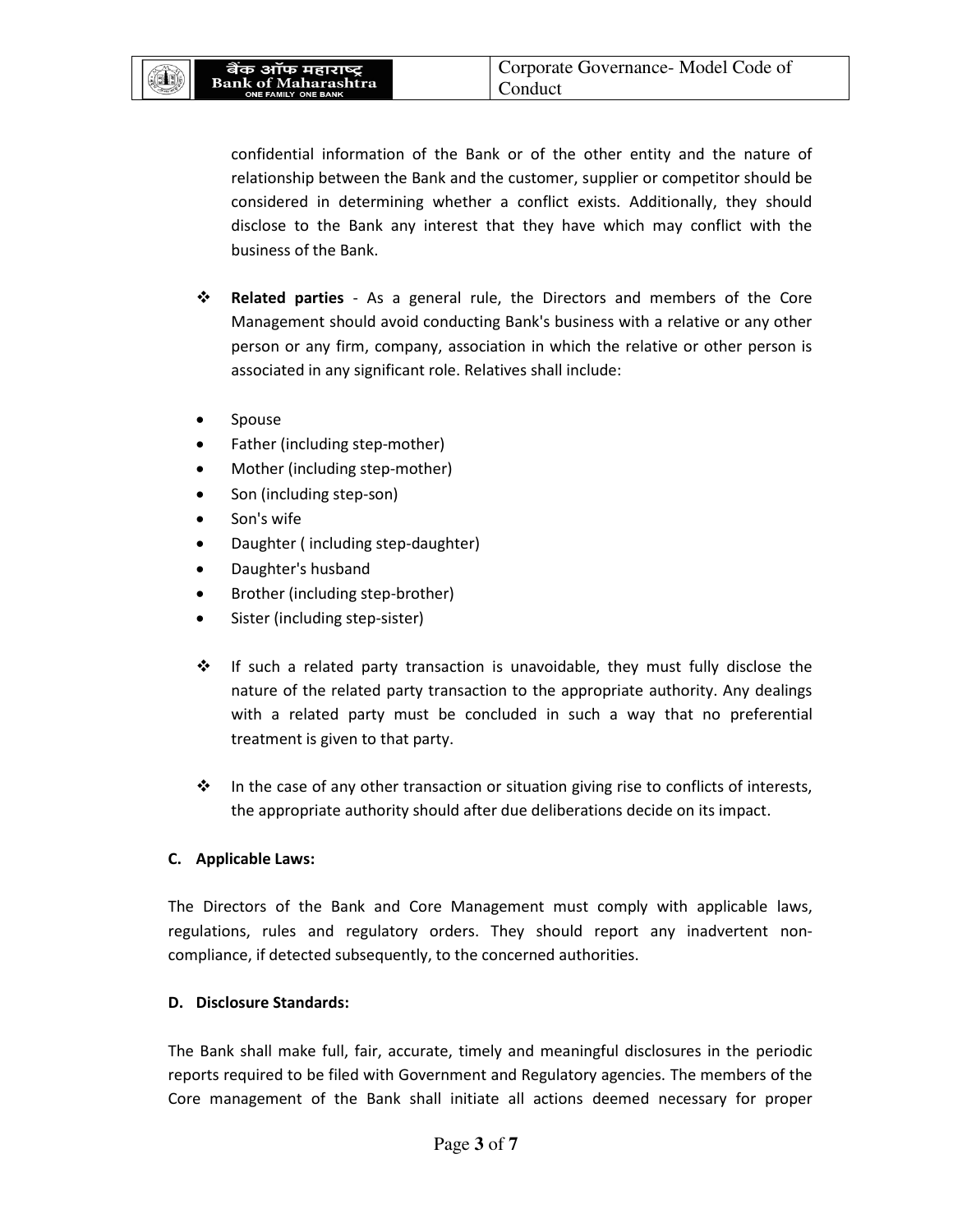通形

dissemination of relevant information to the Board of Directors, Auditors and other Statutory Agencies, as may be required by applicable laws, rules and regulations.

## **E. Use of Bank's Assets and Resources:**

Each member of the Board of Directors and Core management has a duty to the Bank to advance its legitimate interests while dealing with the Bank's assets and resources. Members of the Board of Directors and Core management are prohibited from:

- $\cdot$  using corporate property, information or position for personal gain;
- $\div$  soliciting, demanding, accepting or agreeing to accept anything of value from any person while dealing with the Bank's assets and resources;
- acting on behalf of the Bank in any transaction in which they or any of their relative(s) have a significant direct or indirect interest.

# **F. Confidentiality and Fair Dealings:**

- **1. Bank's Confidential Information:** 
	- The Bank's confidential information is a valuable asset. It includes all trade related information, trade secrets, confidential and privileged information, customer information, employee related information, strategies, administration, research in connection with the Bank and commercial, legal, scientific, technical data that are either provided to or made available to each member of the Board of Directors and the Core management by the Bank either in paper form or electronic media to facilitate their work or that they are able to know or obtain access by virtue of their position with the Bank. All confidential information must be used for Bank's business purposes only.
	- $\div$  This responsibility includes the safeguarding, securing and proper disposal of confidential information in accordance with the Bank's policy on maintaining and managing records. This obligation extends to confidential information of third parties, which the Bank has rightfully received under non-disclosure agreements.
	- To further the Bank's business, confidential information may have to be disclosed to potential business partners. Such disclosure should be made after considering its potential benefits and risks. Care should be taken to divulge the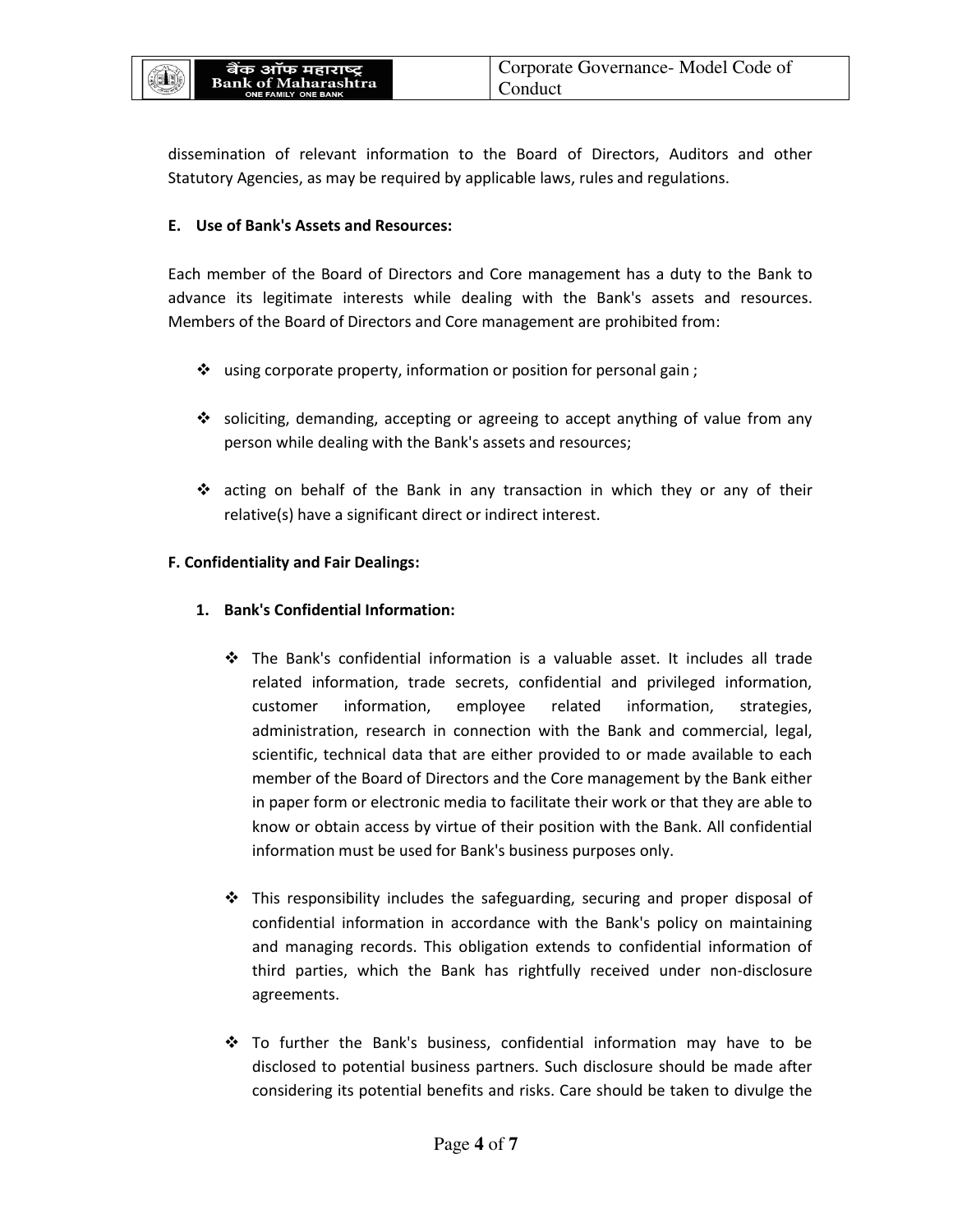(II)

most sensitive information, only after the said potential business partner has signed a confidentiality agreement with the Bank.

 $\div$  Any publication or publicly made statement that might be perceived or construed as attributable to the Bank, made outside the scope of any appropriate authority in the Bank, should include a disclaimer that the publication or statement represents the views of the specific author and not the Bank.

# **2. Other Confidential Information:**

The Bank has many kinds of business relationships with many companies and individuals. Sometimes, they will volunteer confidential information about their products or business plans to induce the Bank to enter into a business relationship. At other times, the Bank may request that a third party provide confidential information to permit the Bank to evaluate a potential business relationship with that party. Therefore, special care must be taken by the Board of Directors and members of the Core Management to handle the confidential information of others responsibly. Such confidential information should be handled in accordance with the agreements with such third parties.

- $\div$  The Bank requires that every Director and member of the Core Management, General Managers should be fully compliant with the laws, statues, rules and regulations that have the objective of preventive unlawful gains of any nature whatsoever.
- Directors and the members of Core Management shall not accept any offer, payment, promise to pay, or authorization to pay any money, gift, or anything of value from customers, suppliers, shareholders / stakeholders, etc. that is perceived as intended, directly or indirectly, to influence any business decision, any act or failure to act, any commission of fraud, or opportunity for the commission of any fraud.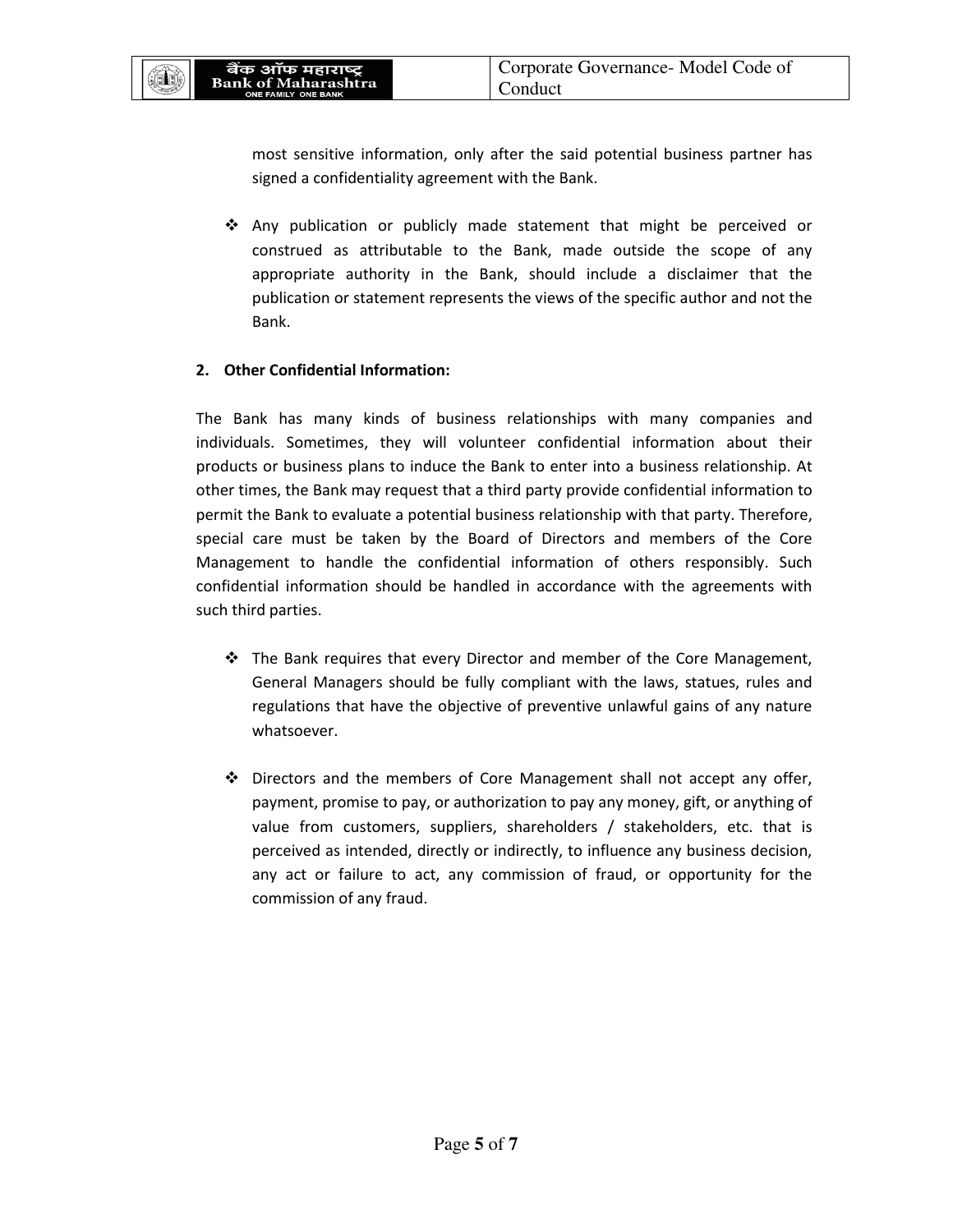#### **IV. Good Corporate Governance practices:**

Each member of Board of Directors and Core Management of the Bank should adhere to the following so as to ensure compliance with good Corporate Governance practices.

#### **(a) Dos**

- $\triangleright$  Attend Board meetings regularly and participate in the deliberations and discussions effectively.
- $\triangleright$  Study the Board papers thoroughly and enquire about follow-up reports on definite time schedule.
- $\triangleright$  Involve actively in the matter of formulation of general policies.
- $\triangleright$  Be familiar with the broad objectives of the Bank and the policies laid down by the Government and the various laws and legislations.
- $\triangleright$  Ensure confidentiality of the Bank's agenda papers, Notes and Minutes.

## **(b) Don'ts**

- $\triangleright$  \*Do not interfere in the day to day functioning of the Bank.
- $\triangleright$  \*Do not reveal any information relating to any constituent of the Bank to anyone.
- $\triangleright$  \*Do not display the logo / distinctive design of the Bank on their personal visiting cards / letter heads.
- $\triangleright$  \*Do not sponsor any proposal relating to loans, investments, buildings or sites for Bank's premises, enlistment or empanelment of contractors, architects, auditors, doctors, lawyers and other professionals etc.
- $\triangleright$  Do not do anything, which will interfere with and /or be subversive of maintenance of discipline, good conduct and integrity of the staff.

Provisions carrying \* mark are not applicable to Managing Director & CEO, Executive Director/s and Core/ Senior Management Personnel.